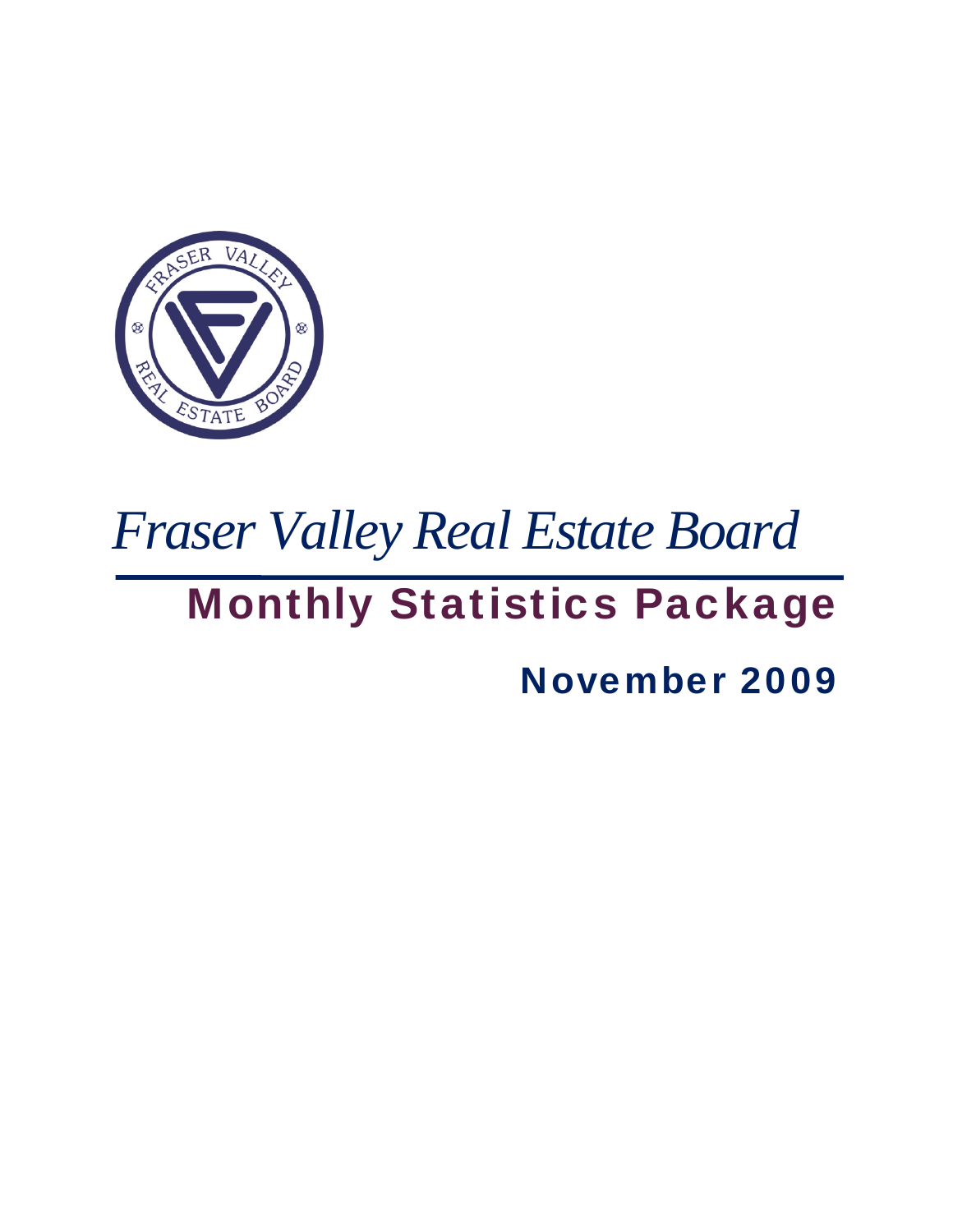

**For immediate release: December 2, 2009**

### **BUSIER THAN NORMAL NOVEMBER FOR FRASER VALLEY REAL ESTATE MARKET**

(Surrey, BC) - The Fraser Valley Real Estate Board (FVREB) processed 1,522 sales on its Multiple Listing Service (MLS®) in November, an increase of 200 per cent compared to the 507 sales during the same month last year and only 10.7 per cent less than in October.

"Interest rates continue to be a strong motivator resulting in unseasonably high real estate sales for this time of year," said Paul Penner, President of the Board.

"We typically see both sales and listing activity slow in November as people start to get ready for the holidays and we did experience that on the listing side, but not in sales. This was the second busiest November Fraser Valley REALTORS® have seen in ten years."

The number of active Fraser Valley listings in November decreased 5.4 per cent from October, dropping to 8,334 listings. This represents a 29.4 per cent decrease from last year. The MLS® saw 2,093 new listings come on stream in November, 26 per cent fewer than were received in October, however, 12 per cent more than were received in November last year.

The benchmark price of a detached home in October was \$497,697, an increase of 6.5 per cent compared to November 2008, when it was \$467,497.

The benchmark price of townhouses increased 2.3 per cent from \$308,647 in November 2008 to \$315,890 last month. The benchmark price of apartments also increased year-over-year by 1.9 per cent, going from \$231,498 in November of last year to \$235,842 in November 2009.

"Although prices are edging up, buyers seeking value and lifestyle continue to find both in the Fraser Valley," said Penner. "In November, 70 per cent of all homes and 46 per cent of single detached homes sold for under \$500,000, indicative of a diverse housing stock across our six communities."

Penner says the average days on market in the Fraser Valley remains competitive: 56 days on average for single detached homes; 46 days on average for townhomes; and, 58 days on average for apartments.

#### -30-

*Information and photos of all Fraser Valley Real Estate Board listings can be found on the national, public web site www.REALTOR.ca. Further market statistics can be found on the Board's web page at www.fvreb.bc.ca. The Fraser Valley Real Estate Board is an association of 2,968 real estate professionals who live and work in the communities of North Delta, Surrey, White Rock, Langley, Abbotsford, and Mission.* 

**Contact: Laurie Dawson, Communications Coordinator Fraser Valley Real Estate Board, 15463 104 Avenue, Surrey, BC V3R 1N9 Tel: 604.930.7600 Fax: 604.930.7623 email: laurie.dawson@fvreb.bc.ca**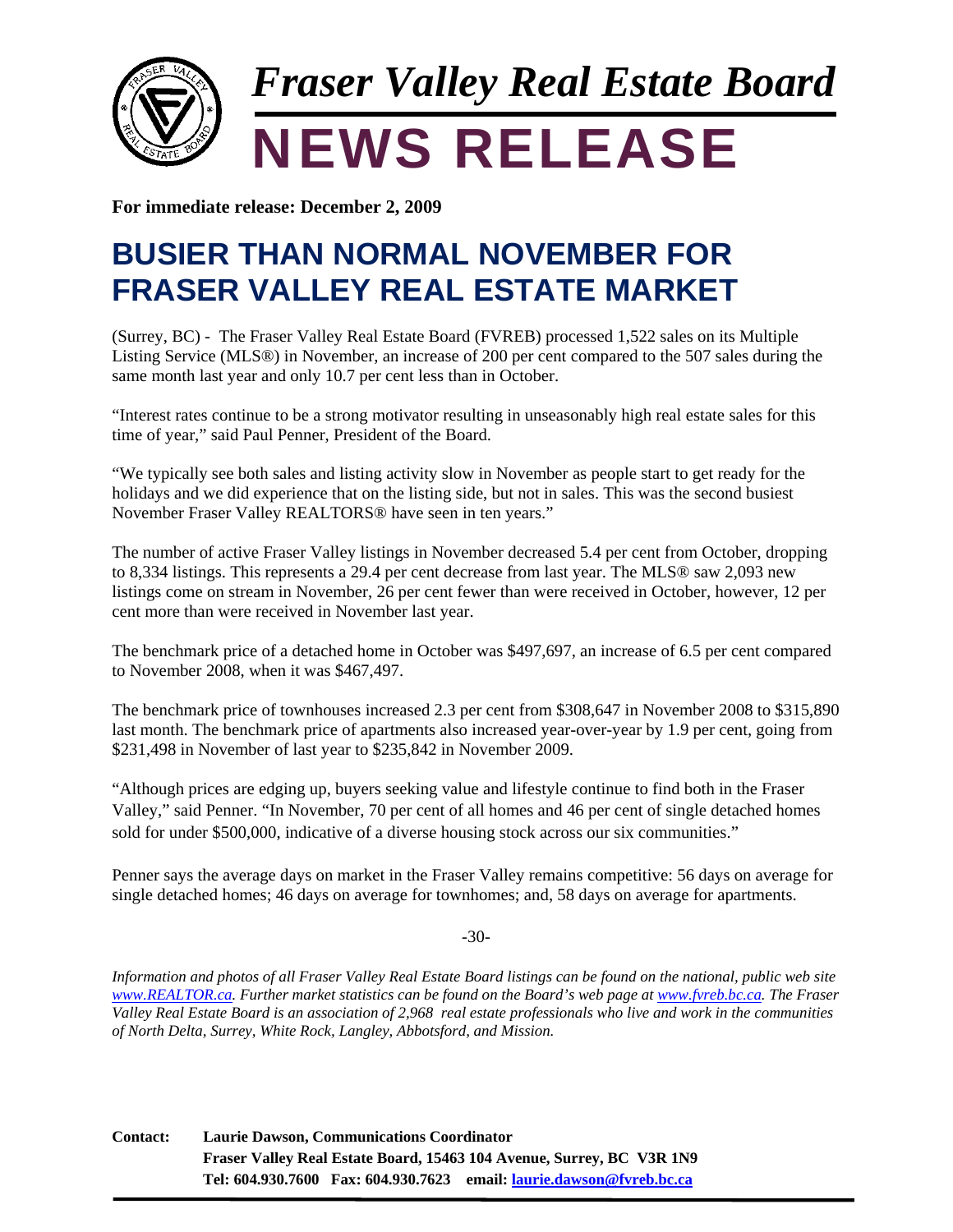

### **MLS® Summary - Fraser Valley November 2009**

|                        |                                  |        | <b>All Property Types</b> |                |          |                             |        | <b>All Property Types</b> |          |
|------------------------|----------------------------------|--------|---------------------------|----------------|----------|-----------------------------|--------|---------------------------|----------|
| <b>Grand Totals</b>    | Nov-09                           | Nov-08 | % change                  | Oct-09         | % change | Grand Totals - year to date | 2009   | 2008                      | % change |
| Sales                  | .522                             | 507    | 200.2%                    | 1.704          | $-10.7%$ | Sales - year to date        | 15.474 | 12.693                    | 21.9%    |
| <b>New Listings</b>    | 2,093                            | .866   | 12.2%                     | 2,826          | $-25.9%$ | New Listings - year to date | 28,768 | 34,543                    | $-16.7%$ |
| <b>Active Listings</b> | 8.334                            | 11.800 | $-29.4%$                  | 8.807          | $-5.4%$  |                             |        |                           |          |
| <b>Average Price</b>   | $\frac{1}{2}$ 423,033 \$ 393,443 |        |                           | 7.5% \$437,846 | $-3.4%$  |                             |        |                           |          |

|                | <b>All Property Types</b> |          |          |                             |        | <b>All Property Types</b> |          |
|----------------|---------------------------|----------|----------|-----------------------------|--------|---------------------------|----------|
|                | % change                  | $Oct-09$ | % change | Grand Totals - year to date | 2009   | 2008                      | % change |
| $\overline{7}$ | 200.2%                    | .704     | $-10.7%$ | Sales - year to date        | 15.474 | 12.693                    | 21.9%    |
| 65             | 12.2%                     | 2.826    | $-25.9%$ | New Listings - year to date | 28.768 | 34.543                    | $-16.7%$ |

|                           |        |                         | <b>Detached</b> |                 |          |                          |               | <b>Townhouse</b> |                 |          |                                |                          | Apartment |                 |          |
|---------------------------|--------|-------------------------|-----------------|-----------------|----------|--------------------------|---------------|------------------|-----------------|----------|--------------------------------|--------------------------|-----------|-----------------|----------|
| <b>Residential Totals</b> | Nov-09 | Nov-08                  | % change        | Oct-09          | % change | Nov-09                   | <b>Nov-08</b> | % change         | Oct-09          | % change | <b>Nov-09</b>                  | Nov-08                   | % change  | Oct-09          | % change |
| <b>Sales</b>              | 742    | 237                     | 213.1%          | 877             | $-15.4%$ | 300 <sub>1</sub>         | 112           | 167.9%           | 307             | $-2.3%$  | 282                            | 97                       | 190.7%    | 273             | 3.3%     |
| <b>New Listings</b>       | 938    | 882                     | 6.3%            | 1.289           | $-27.2%$ | 316                      | 336           | $-6.0%$          | 446             | $-29.1%$ | 434                            | 319                      | 36.1%     | 522             | $-16.9%$ |
| <b>Active Listings</b>    | 3.245  | 5.389                   | $-39.8%$        | 3.490           | $-7.0%$  | 878                      | 1.535         | $-42.8%$         | 1.001           | $-12.3%$ | 1.451                          | 1.71 <sup>1</sup>        | $-15.2%$  | 1,512           | $-4.0%$  |
| <b>Benchmark Price</b>    |        | $$497,697$ $$467,497$   |                 | 6.5% \$491,128  |          | 1.3% \$315,890 \$308,647 |               |                  | 2.3% \$ 312,339 |          |                                | 1.1% \$235,842 \$231,498 |           | 1.9% \$ 240,048 | $-1.8%$  |
| <b>Median Price</b>       |        | $$515.000$ $$480.000$   |                 | 7.3% \$ 508,000 |          | 1.4% \$325,000 \$312,000 |               |                  | 4.2% \$ 320,000 |          |                                | 1.6% \$215,000 \$200,000 |           | 7.5% \$ 220,000 | $-2.3%$  |
| Average Price             |        | $$545,488$ \ $$511,698$ |                 | 6.6% \$ 532,939 |          | 2.4% \$323,588 \$319,883 |               |                  | 1.2% \$ 331,568 |          | $-2.4\%$ \$ 225,522 \$ 213,801 |                          |           | 5.5% \$ 227,808 | $-1.0%$  |

٠

|                        |        |                       | <b>Detached</b> |                |          |                                |        | <b>Townhouse</b> |                    |          |               |                               | Apartment |                     |          |
|------------------------|--------|-----------------------|-----------------|----------------|----------|--------------------------------|--------|------------------|--------------------|----------|---------------|-------------------------------|-----------|---------------------|----------|
| Abbotsford             | Nov-09 | Nov-08                | % change        | Oct-09         | % change | <b>Nov-09</b>                  | Nov-08 | % change         | Oct-09             | % change | <b>Nov-09</b> | Nov-08                        | % change  | $Oct-09$            | % change |
| Sales                  | 104.   | 47                    | 121.3%          | 118            | $-11.9%$ | 44                             | 21     | 109.5%           | 32                 | 37.5%    | 47            | 26                            | 80.8%     | 43                  | 9.3%     |
| <b>New Listings</b>    | 125    | 136                   | $-8.1%$         | 182.           | $-31.3%$ | 44                             | 55     | $-20.0%$         | 58                 | $-24.1%$ |               | 61                            | 0.0%      | 73                  | $-16.4%$ |
| <b>Active Listings</b> | 519    | 818                   | $-36.6%$        | 558            | $-7.0%$  | 130                            | 238    | $-45.4%$         | 139                | $-6.5%$  | 263           | 300                           | $-12.3%$  | 286                 | $-8.0%$  |
| <b>Benchmark Price</b> |        | $$417,873$ $$388,861$ |                 | 7.5% \$418.575 |          | $-0.2\%$ \$ 273,362 \$ 273,415 |        |                  | $0.0\%$ \$ 268,875 |          |               | 1.7% \$202.739 \$202.256      |           | 0.2% \$ 211.065     | $-3.9%$  |
| <b>Median Price</b>    |        | $$410.000$ $$405.000$ |                 | 1.2% \$415.000 |          | $-1.2\%$ \$ 275,000 \$ 267,000 |        |                  | 3.0% \$ 275.000    |          |               | $0.0\%$ \$ 167.000 \$ 178.300 |           | $-6.3\%$ \$ 171.000 | $-2.3%$  |
| <b>Average Price</b>   |        | $$424,623$ $$416,664$ |                 | 1.9% \$457,294 |          | $-7.1\%$ \$ 290,790 \$ 273,030 |        |                  | 6.5% \$ 275,712    |          |               | 5.5% \$186,198 \$185,165      |           | 0.6% \$176,344      | 5.6%     |

|                        |               |                      | <b>Detached</b> |                     |          |             |        | <b>Townhouse</b> |          |           |                                 |                                 | Apartment |                 |          |
|------------------------|---------------|----------------------|-----------------|---------------------|----------|-------------|--------|------------------|----------|-----------|---------------------------------|---------------------------------|-----------|-----------------|----------|
| Mission                | <b>Nov-09</b> | Nov-08               | % change        | $Oct-09$            | % change | Nov-09      | Nov-08 | % change         | $Oct-09$ | % change  | Nov-09                          | <b>Nov-08</b>                   | % change  | $Oct-09$        | % change |
| Sales                  | 60            | 17                   | 252.9%          | 58                  | 3.4%     |             |        | n/a              |          | 0.0%      |                                 |                                 | 150.0%    |                 | 150.0%   |
| <b>New Listings</b>    | 65            | 52                   | 25.0%           | 96                  | $-32.3%$ |             |        | $-50.0\%$        |          | $-80.0\%$ |                                 |                                 | $-12.5%$  |                 | $-12.5%$ |
| <b>Active Listings</b> | 309           | 441                  | $-29.9%$        | 336                 | $-8.0\%$ | 44          | 69     | $-36.2%$         | 53       | $-17.0%$  | 32 <sub>1</sub>                 | 38                              | $-15.8%$  | 34              | $-5.9%$  |
| <b>Benchmark Price</b> |               | $343.275$ S 375.175  |                 | $-8.5\%$ \$ 345.675 | $-0.7%$  |             |        |                  |          |           |                                 |                                 |           |                 |          |
| <b>Median Price</b>    |               | $398,000$ \$ 370,000 |                 | 7.6% \$ 375.000     | 6.1%     | $50.500$ \$ |        | n/a              | 219.500  |           |                                 | $-77.0\%$ \$ 153,500 \$ 127,500 |           | 20.4% \$162.000 | $-5.2%$  |
| Average Price          |               | 393,354 \$392,970    |                 | 0.1% \$ 379,123     | 3.8%     | 175,500 \$  |        | n/a              | 233.166  |           | $-24.7\%$ \$ 196,700 \$ 158,650 |                                 |           | 24.0% \$181,000 | 8.7%     |

 $\overline{\phantom{0}}$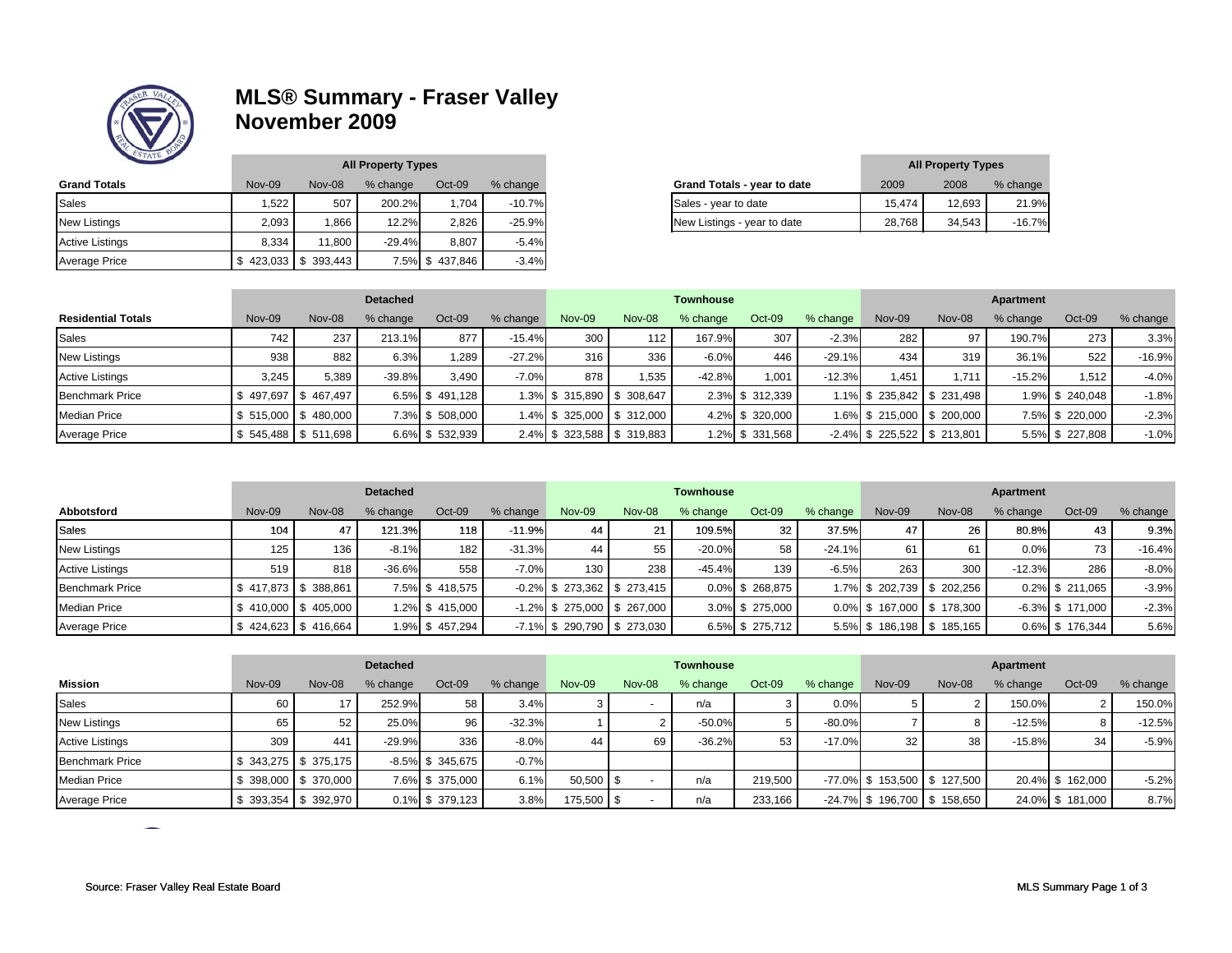

#### **MLS® Summary - Fraser Valley November 2009**

| $\sim$                           |               |                                     | <b>Detached</b> |                  |          |               |                             | <b>Townhouse</b> |                     |          |                 |                                | Apartment |                  |          |
|----------------------------------|---------------|-------------------------------------|-----------------|------------------|----------|---------------|-----------------------------|------------------|---------------------|----------|-----------------|--------------------------------|-----------|------------------|----------|
| <b>White Rock / South Surrey</b> | <b>Nov-09</b> | Nov-08                              | % change        | $Oct-09$         | % change | <b>Nov-09</b> | Nov-08                      | % change         | Oct-09              | % change | Nov-09          | Nov-08                         | % change  | $Oct-09$         | % change |
| <b>Sales</b>                     | 95            | 28                                  | 239.3%          | 99               | $-4.0%$  | 38            | 15 <sub>1</sub>             | 153.3%           | 49                  | $-22.4%$ | 50 <sub>1</sub> |                                | 354.5%    | 57               | $-12.3%$ |
| <b>New Listings</b>              | 117           | 111                                 | 5.4%            | 156              | $-25.0%$ | 40            | 46                          | $-13.0%$         | 54                  | $-25.9%$ | 81              | 48                             | 68.8%     | 99               | $-18.2%$ |
| <b>Active Listings</b>           | 356           | 694                                 | $-48.7%$        | 396              | $-10.1%$ | 78            | 204                         | $-61.8%$         | 101                 | $-22.8%$ | 248             | 314                            | $-21.0%$  | 250              | $-0.8%$  |
| <b>Benchmark Price</b>           |               | $$724,295$ $$631,485$               |                 | 14.7% \$711.347  |          |               | 1.8% \$439,656 \$413,778    |                  | 6.3% \$445,706      |          |                 | $-1.4\%$ \$ 301,339 \$ 292,975 |           | 2.9% \$ 315,144  | $-4.4%$  |
| <b>Median Price</b>              |               | $$765,000$ $$642,000$               |                 | 19.2% \$ 695,000 |          |               | 10.1% \$ 399,900 \$ 338,000 |                  | 18.3% \$402,000     |          |                 | $-0.5\%$ \$ 267,000 \$ 217,500 |           | 22.8% \$ 280,000 | $-4.6%$  |
| <b>Average Price</b>             |               | $$856,923 \;   \; $742,250 \;   \;$ |                 | 15.4% \$790,112  |          |               | 8.5% \$412,196 \$435,500    |                  | $-5.4\%$ \$ 440,431 |          |                 | $-6.4\%$ \$ 318,628 \$ 278,863 |           | 14.3% \$ 294,445 | 8.2%     |

|                        |                        |                       | <b>Detached</b> |                     |          |                            |        | <b>Townhouse</b> |                 |          |                               |                          | Apartment |                     |          |
|------------------------|------------------------|-----------------------|-----------------|---------------------|----------|----------------------------|--------|------------------|-----------------|----------|-------------------------------|--------------------------|-----------|---------------------|----------|
| Langley                | Nov-09                 | Nov-08                | % change        | $Oct-09$            | % change | <b>Nov-09</b>              | Nov-08 | % change         | Oct-09          | % change | Nov-09                        | <b>Nov-08</b>            | % change  | $Oct-09$            | % change |
| <b>Sales</b>           | 104                    | 32                    | 225.0%          | 124                 | $-16.1%$ | 60                         | 16     | 275.0%           | 62              | $-3.2%$  | 58                            |                          | 176.2%    | 50                  | 16.0%    |
| <b>New Listings</b>    | 121                    | 148                   | $-18.2%$        | 144                 | $-16.0%$ | 57                         | 59     | $-3.4%$          | 98              | $-41.8%$ | 70 I                          | 49                       | 42.9%     | 97                  | $-27.8%$ |
| <b>Active Listings</b> | 269                    | 716                   | $-62.4%$        | 287                 | $-6.3%$  | 147                        | 275    | $-46.5%$         | 172             | $-14.5%$ | 235                           | 281                      | $-16.4%$  | 252                 | $-6.7%$  |
| <b>Benchmark Price</b> |                        | \$518.526 \$484.066   |                 | 7.1% \$ 509,654     |          | 1.7% \$ 314,001 \$ 298,335 |        |                  | 5.3% \$ 312.098 |          | $0.6\%$ \$ 233.692 \$ 233.231 |                          |           | $0.2\%$ \$ 235.567  | $-0.8%$  |
| <b>Median Price</b>    |                        | $$546,000$ $$518,000$ |                 | 5.4% \$ 520,000     |          | 5.0% \$ 315,000 \$ 301,000 |        |                  | 4.7% \$ 307,000 |          |                               | 2.6% \$215.000 \$210.000 |           | 2.4% \$219.000      | $-1.8%$  |
| <b>Average Price</b>   | $$545,607$ \ \$546,671 |                       |                 | $-0.2\%$ \$ 519,582 |          | 5.0% \$ 318,945 \$ 294,500 |        |                  | 8.3% \$ 313,635 |          |                               | 1.7% \$219,382 \$228,876 |           | $-4.1\%$ \$ 227,503 | $-3.6%$  |

|                        |                 |                   | <b>Detached</b> |                 |          |               |         | <b>Townhouse</b> |         |            |                                 |        | Apartment |                   |          |
|------------------------|-----------------|-------------------|-----------------|-----------------|----------|---------------|---------|------------------|---------|------------|---------------------------------|--------|-----------|-------------------|----------|
| Delta - North          | <b>Nov-09</b>   | Nov-08            | % change        | Oct-09          | % change | <b>Nov-09</b> | Nov-08  | % change         | Oct-09  | % change   | <b>Nov-09</b>                   | Nov-08 | % change  | $Oct-09$          | % change |
| Sales                  | 28 <sub>1</sub> |                   | 64.7%           | 60              | $-53.3%$ |               |         | $-66.7%$         |         | $-66.7%$   |                                 |        | 100.0%    |                   | $-50.0%$ |
| <b>New Listings</b>    |                 | 51                | 0.0%            | 54              | $-5.6%$  |               |         | $-100.0%$        |         | $-100.0\%$ |                                 |        | 14.3%     |                   | 166.7%   |
| <b>Active Listings</b> | 132             | 270               | $-51.1%$        | 130             | 1.5%     |               | 18      | $-61.1%$         |         | $-22.2%$   | 18 <sub>1</sub>                 | 20     | $-10.0%$  | $12 \overline{ }$ | 50.0%    |
| <b>Benchmark Price</b> |                 | 495.984 \$457.486 |                 | 8.4% \$ 500.414 | $-0.9%$  |               |         |                  |         |            |                                 |        |           |                   |          |
| <b>Median Price</b>    |                 | 495,000 \$455,000 |                 | 8.8% \$466,500  | 6.1%     | 212.500       | 300.000 | $-29.2%$         | 278.000 |            | $-23.6\%$ \$ 235,000 \$ 132,000 |        |           | 78.0% \$126.000   | 86.5%    |
| <b>Average Price</b>   |                 | 506,689 \$503,629 |                 | 0.6% \$ 507,772 | $-0.2%$  | 212,500       | 323,266 | $-34.3%$         | 323,333 |            | $-34.3\%$ \$ 270,500 \$ 132,000 |        |           | 104.9% \$ 155,625 | 73.8%    |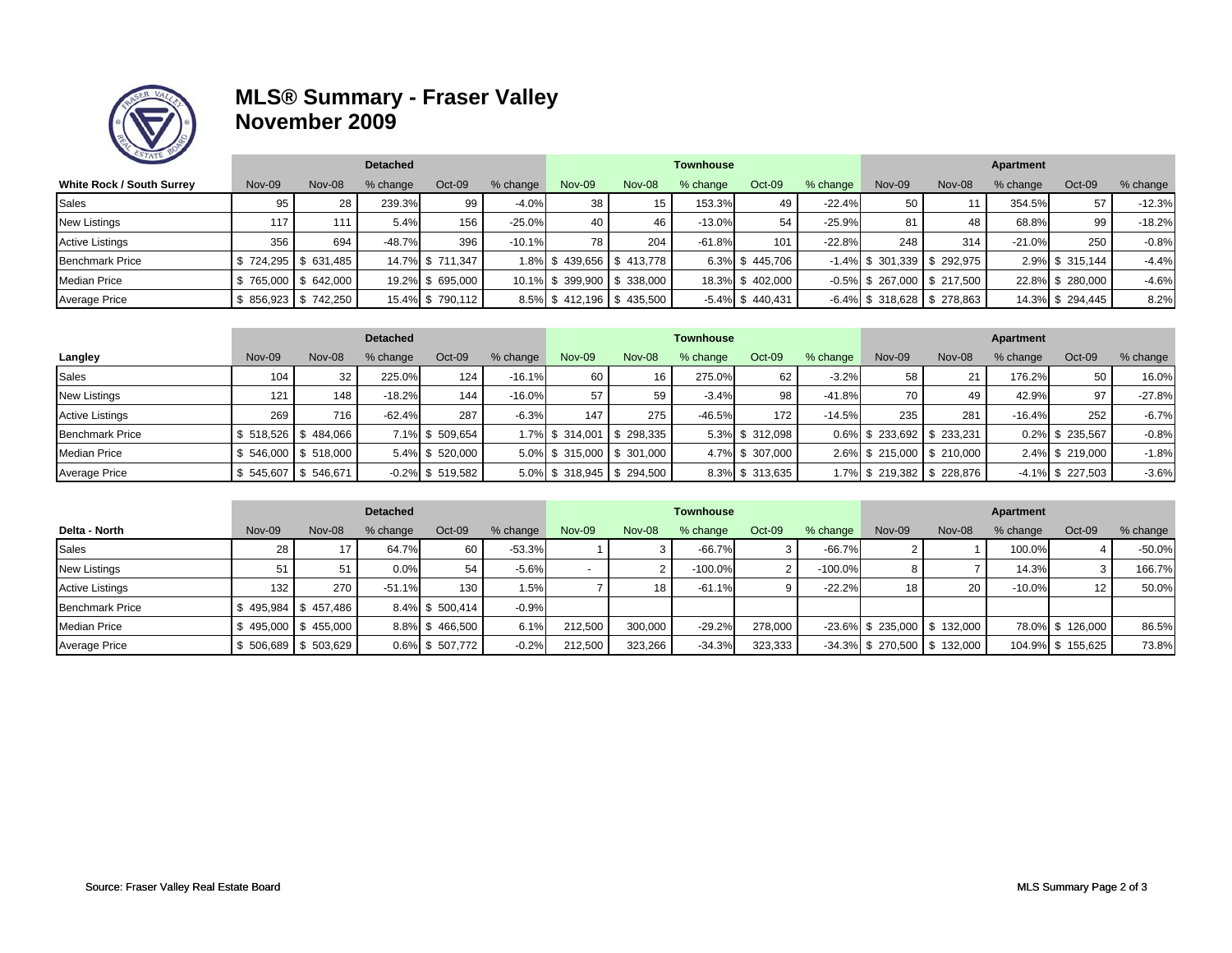

#### **MLS® Summary - Fraser Valley November 2009**

| STATE &              |        |                    | <b>Detached</b> |                 |          |               |                               | Townhouse |                    |          |        |                                | Apartment |                     |          |
|----------------------|--------|--------------------|-----------------|-----------------|----------|---------------|-------------------------------|-----------|--------------------|----------|--------|--------------------------------|-----------|---------------------|----------|
| Surrey - Combined*   | Nov-09 | Nov-08             | % change        | Oct-09          | % change | <b>Nov-09</b> | <b>Nov-08</b>                 | % change  | $Oct-09$           | % change | Nov-09 | Nov-08                         | % change  | $Oct-09$            | % change |
| <b>Sales</b>         | 350    |                    | 264.6%          | 417             | -16.1%l  | 154           |                               | 170.2%    | 158                | $-2.5%$  | 120    | 36                             | 233.3%    | 117                 | 2.6%     |
| <b>Average Price</b> |        | 526,777 \$ 501,778 |                 | 5.0% \$ 522,691 |          |               | $0.8\%$ \$ 316,510 \$ 313,667 |           | $0.9\%$ \$ 318,181 |          |        | $-0.5\%$ \$ 205,549 \$ 211,144 |           | $-2.6\%$ \$ 217.658 | $-5.6%$  |

\*Central Surrey, Cloverdale and North Surrey

|                         |        |                       | <b>Detached</b> |                 |          |        |                                | Townhouse |                     |          |               |                          | Apartment |                 |          |
|-------------------------|--------|-----------------------|-----------------|-----------------|----------|--------|--------------------------------|-----------|---------------------|----------|---------------|--------------------------|-----------|-----------------|----------|
| <b>Surrey - Central</b> | Nov-09 | Nov-08                | % change        | Oct-09          | % change | Nov-09 | <b>Nov-08</b>                  | % change  | $Oct-09$            | % change | <b>Nov-09</b> | Nov-08                   | % change  | Oct-09          | % change |
| Sales                   | 190    | 51                    | 272.5%          | 209             | $-9.1%$  | 100    | 36                             | 177.8%    | 104                 | $-3.8%$  | 36 I          |                          | 227.3%    | 30              | 20.0%    |
| <b>New Listings</b>     | 247    | 218                   | 13.3%           | 367             | $-32.7%$ | 96     | 102                            | $-5.9%$   | 149                 | $-35.6%$ | 67            | 32                       | 109.4%    | 64              | 4.7%     |
| <b>Active Listings</b>  | 965    | 1.325                 | $-27.2%$        | 1.051           | $-8.2%$  | 289    | 425                            | $-32.0%$  | 337                 | $-14.2%$ | 166           | 173.                     | $-4.0%$   | 161             | 3.1%     |
| <b>Benchmark Price</b>  |        | 6 506,547 \$467,976   |                 | 8.2% \$499.640  |          |        | 1.4% \$ 315,868 \$ 309,670     |           | 2.0% \$313.184      | 0.9%     |               |                          |           |                 |          |
| <b>Median Price</b>     |        | $$516,000$ $$475,000$ |                 | 8.6% \$ 519,000 |          |        | $-0.6\%$ \$ 330,000 \$ 328,000 |           | 0.6% \$ 320,000     |          |               | 3.1% \$216,000 \$208,500 |           | 3.6% \$212,500  | 1.6%     |
| <b>Average Price</b>    |        | $$518,241$ $$507,362$ |                 | 2.1% \$518,880  |          |        | $-0.1\%$ \$ 320,673 \$ 327,746 |           | $-2.2\%$ \$ 317,922 |          |               | 0.9% \$208,397 \$201,745 |           | 3.3% \$ 208,513 | $-0.1%$  |

|                        |        |                       | <b>Detached</b> |                 |          |                                |                 | <b>Townhouse</b> |                     |          |                                |                                | Apartment |                      |          |
|------------------------|--------|-----------------------|-----------------|-----------------|----------|--------------------------------|-----------------|------------------|---------------------|----------|--------------------------------|--------------------------------|-----------|----------------------|----------|
| Surrey - Cloverdale    | Nov-09 | Nov-08                | % change        | $Oct-09$        | % change | <b>Nov-09</b>                  | Nov-08          | % change         | $Oct-09$            | % change | <b>Nov-09</b>                  | Nov-08                         | % change  | Oct-09               | % change |
| Sales                  | 95     | 18                    | 427.8%          | 93              | 2.2%     | 28 <sub>1</sub>                | 12 <sup>2</sup> | 133.3%           | 36                  | $-22.2%$ |                                |                                | 450.0%    | 16                   | $-31.3%$ |
| <b>New Listings</b>    | 92     | 60                    | 53.3%           | 139             | $-33.8%$ | 40                             | 45              | $-11.1%$         | 44                  | $-9.1%$  | 18 <sup>1</sup>                | 22                             | $-18.2%$  | 23                   | $-21.7%$ |
| <b>Active Listings</b> | 259    | 386                   | $-32.9%$        | 299             | $-13.4%$ | 86                             | 157             | $-45.2%$         | 86                  | 0.0%     | 44                             | 71                             | $-38.0%$  | 48                   | $-8.3%$  |
| <b>Benchmark Price</b> |        | \$530.670 \$508.510   |                 | 4.4% \$524.623  | 1.2%     |                                |                 |                  |                     |          |                                |                                |           |                      |          |
| <b>Median Price</b>    |        | $$535,000$ $$499,900$ |                 | 7.0% \$ 530,000 |          | $0.9\%$ \$ 310,000 \$ 317,000  |                 |                  | $-2.2\%$ \$ 339,000 |          |                                | $-8.6\%$ \$ 218.000 \$ 174.000 |           | 25.3% \$ 238,500     | $-8.6%$  |
| <b>Average Price</b>   |        | $$539,890$ $$509,822$ |                 | 5.9% \$ 553,848 |          | $-2.5\%$ \$ 327,575 \$ 316,758 |                 |                  | 3.4% \$344,755      |          | $-5.0\%$ \$ 196,563 \$ 348,000 |                                |           | $-43.5\%$ \$ 255,437 | $-23.0%$ |

|                        |        |                       | <b>Detached</b> |                 |          |                 |                            | <b>Townhouse</b> |                     |          |                  |                           | Apartment |                 |          |
|------------------------|--------|-----------------------|-----------------|-----------------|----------|-----------------|----------------------------|------------------|---------------------|----------|------------------|---------------------------|-----------|-----------------|----------|
| Surrey - North         | Nov-09 | Nov-08                | % change        | $Oct-09$        | % change | Nov-09          | Nov-08                     | % change         | Oct-09              | % change | Nov-09           | Nov-08                    | % change  | $Oct-09$        | % change |
| <b>Sales</b>           | 65     | 27                    | 140.7%          | 115             | $-43.5%$ | 26              |                            | 188.9%           | 18                  | 44.4%    | 73 I             | 23                        | 217.4%    | 71              | 2.8%     |
| <b>New Listings</b>    | 119    | 106                   | 12.3%           | 149             | $-20.1%$ | 38 <sup>1</sup> | 25                         | 52.0%            | 36                  | 5.6%     | 122 <sub>1</sub> | 91                        | 34.1%     | 155             | $-21.3%$ |
| <b>Active Listings</b> | 432    | 725                   | $-40.4%$        | 429             | 0.7%     | 94              | 145                        | $-35.2%$         | 101                 | $-6.9%$  | 442              | 51'                       | $-13.5%$  | 466             | $-5.2%$  |
| <b>Benchmark Price</b> |        | $$475,721$ $$466,115$ |                 | 2.1% \$453,350  |          |                 | 4.9% \$281,307 \$292,246   |                  | $-3.7\%$ \$ 265,405 |          |                  | 6.0% \$233,305 \$224,602  |           | 3.9% \$229,912  | 1.5%     |
| <b>Median Price</b>    |        | $$485,000$ $$448,000$ |                 | 8.3% \$480,000  |          |                 | 1.0% \$ 297,000 \$ 228,000 |                  | 30.3% \$ 260,000    |          |                  | 14.2% \$197.000 \$195.000 |           | 1.0% \$ 209,500 | $-6.0%$  |
| <b>Average Price</b>   |        | $$532,562$ $$485,866$ |                 | 9.6% \$ 504,417 |          |                 | 5.6% \$288,580 \$253,222   |                  | 14.0% \$ 266,527    |          |                  | 8.3% \$205,497 \$203,739  |           | 0.9% \$ 213,008 | $-3.5%$  |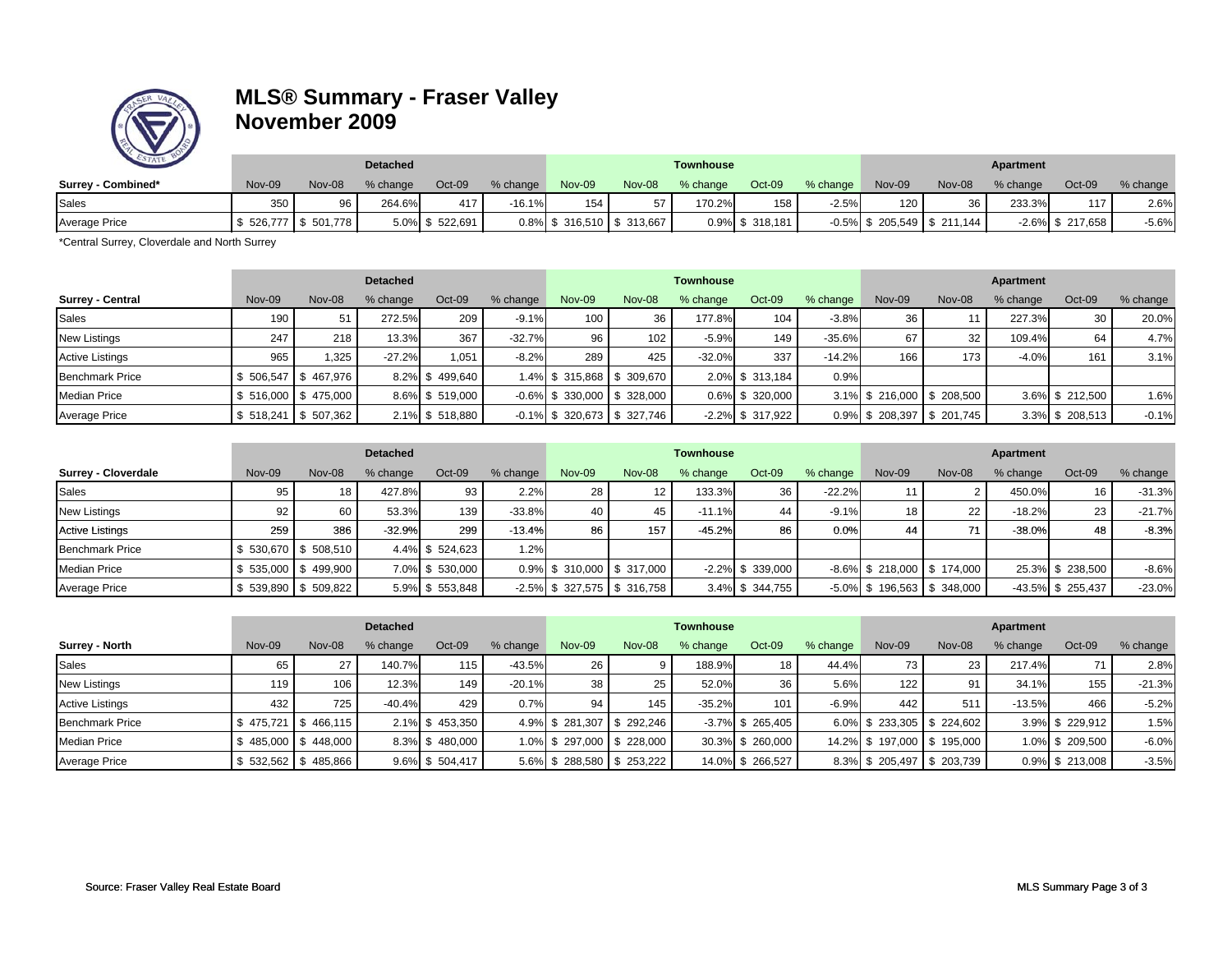

#### **Housing Price Index - Fraser Valley November 2009**

| STATE              |                                     | <b>BENCHMARK</b><br><b>PRICE</b> | <b>INDEX</b><br>(HPI) | <b>ONE MONTH</b><br>% CHANGE | <b>THREE MONTH</b><br>% CHANGE | <b>SIX MONTH</b><br>% CHANGE | <b>ONE YEAR</b><br>% CHANGE | <b>THREE YEAR</b><br>% CHANGE | <b>FIVE YEAR</b><br>% CHANGE |
|--------------------|-------------------------------------|----------------------------------|-----------------------|------------------------------|--------------------------------|------------------------------|-----------------------------|-------------------------------|------------------------------|
| <b>RESIDENTIAL</b> | <b>FRASER VALLEY BOARD</b>          | 438,479                          | 214.5                 | 0.4                          | 2.3                            | 5.8                          | 4.9                         | 6.5                           | 47.6                         |
| <b>DETACHED</b>    | <b>FRASER VALLEY BOARD</b>          | 497,697                          | 212.1                 | 1.3                          | 2.9                            | 6.8                          | 6.5                         | 7.6                           | 46.8                         |
|                    |                                     |                                  |                       |                              |                                |                              |                             |                               |                              |
|                    | <b>NORTH DELTA</b>                  | 495,984                          | 218.6                 | $-0.9$                       | 2.9                            | 5.0                          | 8.4                         | 7.6                           | 47.1                         |
|                    | NORTH DELTA ANNIEVILLE              | 450,190                          | 222.9                 | 2.4                          | 3.4                            | 2.7                          | 9.0                         | 7.3                           | 45.6                         |
|                    | NORTH DELTA NORDEL                  | 504,322                          | 217.1                 | $-1.2$                       | 4.6                            | 7.8                          | 12.4                        | 15.7                          | 43.2                         |
|                    | NORTH DELTA SCOTTSDALE              | 462,952                          | 230.5                 | 1.0                          | 4.3                            | 8.9                          | 9.4                         | 7.7                           | 57.6                         |
|                    | NORTH DELTA SUNSHINE HILLS & WOODS  | 565,166                          | 199.0                 | -5.0                         | $-0.5$                         | 0.9                          | 3.5                         | 0.7                           | 42.2                         |
|                    | <b>NORTH SURREY</b>                 | 475,721                          | 206.9                 | 4.9                          | 5.9                            | 10.2                         | 2.1                         | 8.8                           | 51.0                         |
|                    | NORTH SURREY BOLIVAR HEIGHTS        | 400,123                          | 202.7                 | 3.9                          | 13.7                           | 14.6                         | 12.4                        | 6.2                           | 45.7                         |
|                    | NORTH SURREY CEDAR HILLS            | 419,765                          | 220.5                 | 5.9                          | 2.6                            | 6.9                          | 9.2                         | 17.2                          | 60.3                         |
|                    | NORTH SURREY FRASER HEIGHTS         | 680,507                          | 202.3                 | 6.1                          | 5.7                            | 9.2                          | 8.2                         | 11.7                          | 54.2                         |
|                    | NORTH SURREY GUILDFORD              | 476,152                          | 217.7                 | 2.4                          | 4.3                            | 14.2                         | 10.3                        | 11.5                          | 45.2                         |
|                    | NORTH SURREY OTHER                  | 382,843                          | 199.0                 | 5.5                          | 3.2                            | 7.5                          | $-21.2$                     | 0.3                           | 49.4                         |
|                    |                                     |                                  |                       |                              |                                |                              |                             |                               |                              |
|                    | <b>SURREY</b>                       | 506,547                          | 210.6                 | 1.4                          | 2.0                            | 5.7                          | 8.2                         | 6.9                           | 44.0                         |
|                    | SURREY BEAR CREEK GREEN TIMBERS     | 493,514                          | 200.0                 | $-1.6$                       | $-1.8$                         | 2.8                          | 6.1                         | 2.0                           | 39.2                         |
|                    | <b>SURREY EAST NEWTON</b>           | 504,690                          | 218.3                 | 0.7                          | 3.8                            | 7.0                          | 5.4                         | 8.8                           | 47.3                         |
|                    | SURREY FLEETWOOD TYNEHEAD           | 559,483                          | 208.1                 | 2.6                          | 3.8                            | 7.5                          | 9.4                         | 10.5                          | 46.9                         |
|                    | SURREY PANORAMA RIDGE SULLIVAN      | 585,222                          | 212.8                 | 2.2                          | 2.9                            | 6.6                          | 8.2                         | 10.3                          | 45.4                         |
|                    | <b>SURREY QUEEN MARY PARK</b>       | 428,404                          | 200.9                 | 0.8                          | $-0.3$                         | 1.9                          | 12.8                        | 2.6                           | 40.8                         |
|                    | <b>SURREY WEST NEWTON</b>           | 470,849                          | 209.8                 | 2.9                          | 3.5                            | 7.9                          | 7.1                         | 6.8                           | 44.0                         |
|                    | <b>CLOVERDALE</b>                   | 530,670                          | 208.6                 | 1.2                          | 2.3                            | 7.0                          | 4.4                         | 9.6                           | 45.8                         |
|                    | SOUTH SURREY & WHITE ROCK           | 724,295                          | 219.7                 | 1.8                          | 5.6                            | 12.8                         | 14.7                        | 7.2                           | 53.1                         |
|                    | SOUTH SURREY CRESCENT BCH OCEAN PRK | 735,971                          | 237.9                 | 2.6                          | $-0.4$                         | 10.3                         | 15.5                        | 2.9                           | 53.8                         |
|                    | SOUTH SURREY ELGIN CHANTRELL        | 1.082.923                        | 215.2                 | $-1.1$                       | 5.4                            | 6.0                          | 13.4                        | 16.1                          | 68.4                         |
|                    | SOUTH SURREY KING GEORGE CORRIDOR   | 548,679                          | 206.3                 | $-0.3$                       | 6.9                            | 12.1                         | 15.1                        | 11.7                          | 42.7                         |
|                    | SOUTH SURREY SOUTH-EAST             | 951,784                          | 207.0                 | 4.9                          | 3.9                            | 12.2                         | 6.4                         | 10.2                          | 51.0                         |
|                    | SOUTH SURREY SUNNYSIDE PARK         | 684,694                          | 206.5                 | 4.6                          | 5.7                            | 11.7                         | 10.3                        | 10.1                          | 45.4                         |
|                    | SOUTH SURREY WHITE ROCK             | 660.969                          | 225.8                 | 1.3                          | 11.5                           | 21.1                         | 20.9                        | $-0.1$                        | 59.2                         |
|                    |                                     |                                  |                       |                              |                                |                              |                             |                               |                              |
|                    | LANGLEY                             | 518,526                          | 210.2                 | 1.7                          | 5.7                            | 9.0                          | 7.1                         | 10.5                          | 47.7                         |
|                    | LANGLEY ALDERGROVE                  | 416,185                          | 210.3                 | $-1.2$                       | 4.8                            | 6.9                          | 7.8                         | 7.6                           | 40.8                         |
|                    | LANGLEY CITY MURRYVL WILLOBY BRKSWD | 527,901                          | 222.4                 | 0.9                          | 4.9                            | 6.7                          | 6.4                         | 10.4                          | 48.8                         |
|                    | LANGLEY WALNUT GROVE                | 564,362                          | 202.8                 | 5.0                          | 7.6                            | 14.5                         | 8.1                         | 12.3                          | 49.6                         |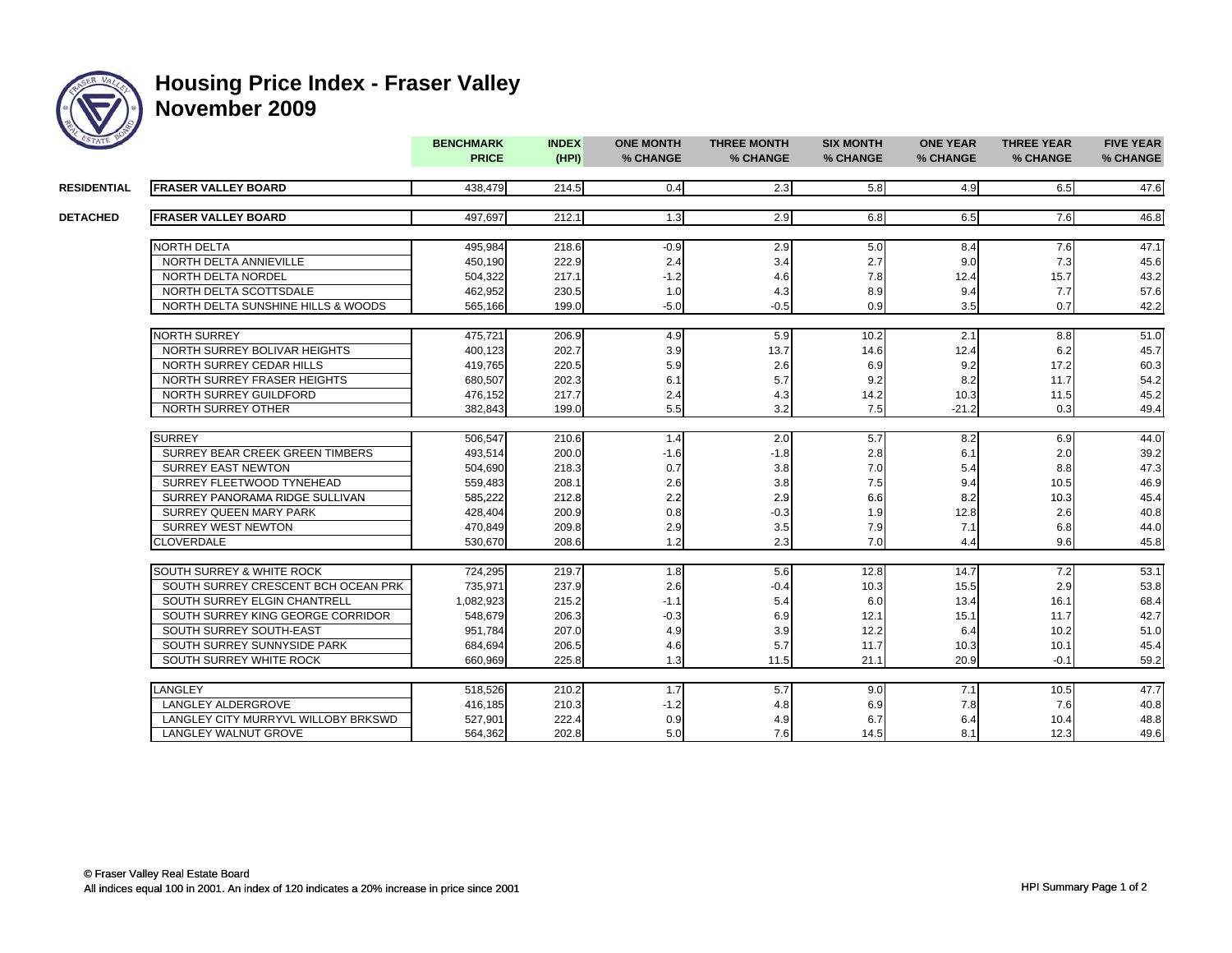

### **Housing Price Index - Fraser Valley November 2009**

| ESTATE           |                                | <b>BENCHMARK</b><br><b>PRICE</b> | <b>INDEX</b><br>(HPI) | <b>ONE MONTH</b><br>% CHANGE | <b>THREE MONTH</b><br>% CHANGE | <b>SIX MONTH</b><br>% CHANGE | <b>ONE YEAR</b><br>% CHANGE | <b>THREE YEAR</b><br>% CHANGE | <b>FIVE YEAR</b><br>% CHANGE |
|------------------|--------------------------------|----------------------------------|-----------------------|------------------------------|--------------------------------|------------------------------|-----------------------------|-------------------------------|------------------------------|
| <b>DETACHED</b>  | <b>ABBOTSFORD</b>              | 417,873                          | 209.9                 | $-0.2$                       | $-0.1$                         | 4.2                          | 7.5                         | 8.1                           | 45.3                         |
| continued        | ABBOTSFORD CENTRAL POPLAR      | 375,745                          | 211.7                 | $-1.1$                       | 2.7                            | 4.7                          | 20.5                        | 11.0                          | 49.2                         |
|                  | ABBOTSFORD EAST                | 448,627                          | 205.2                 | $-1.1$                       | $-3.0$                         | 2.3                          | 1.4                         | 4.6                           | 44.9                         |
|                  | ABBOTSFORD WEST                | 412,005                          | 213.4                 | 1.3                          | 1.4                            | 6.0                          | 7.1                         | 10.2                          | 43.4                         |
|                  |                                |                                  |                       |                              |                                |                              |                             |                               |                              |
|                  | <b>MISSION</b>                 | 343,275                          | 203.7                 | $-0.7$                       | $-3.0$                         | $-2.2$                       | $-8.5$                      | $-0.1$                        | 40.5                         |
|                  |                                |                                  |                       |                              |                                |                              |                             |                               |                              |
| <b>TOWNHOUSE</b> | <b>FRASER VALLEY BOARD</b>     | 315,890                          | 200.8                 | 1.1                          | 1.8                            | 5.9                          | 2.3                         | 6.4                           | 40.7                         |
|                  | NORTH SURREY GUILDFORD         | 281,307                          | 241.1                 | 6.0                          | $-0.2$                         | 6.2                          | $-3.7$                      | 4.6                           | 50.0                         |
|                  | <b>SURREY</b>                  | 315,868                          | 196.1                 | 0.9                          | 1.4                            | 5.5                          | 2.0                         | 9.0                           | 43.8                         |
|                  | <b>SURREY FLEETWOOD</b>        | 357,767                          | 190.8                 | 1.1                          | 2.8                            | 9.8                          | 5.3                         | 11.9                          | 43.1                         |
|                  | <b>SURREY OTHER</b>            | 298,961                          | 198.4                 | 0.7                          | 0.8                            | 3.6                          | 0.6                         | 7.8                           | 44.1                         |
|                  | SOUTH SURREY & WHITE ROCK      | 439,656                          | 185.8                 | $-1.4$                       | 1.8                            | 8.2                          | 6.3                         | 6.3                           | 30.4                         |
|                  | LANGLEY                        | 314,001                          | 199.3                 | 0.6                          | 2.6                            | 5.2                          | 5.3                         | 4.6                           | 40.4                         |
|                  | <b>ABBOTSFORD</b>              | 273,362                          | 201.9                 | 1.7                          | 2.2                            | 5.7                          | 0.0                         | 5.6                           | 39.6                         |
|                  |                                |                                  |                       |                              |                                |                              |                             |                               |                              |
| <b>APARTMENT</b> | <b>FRASER VALLEY BOARD</b>     | 235,842                          | 254.5                 | $-1.8$                       | $-0.1$                         | 1.6                          | 1.9                         | 6.2                           | 71.4                         |
|                  | <b>NORTH SURREY</b>            | 233,305                          | 272.7                 | 1.5                          | 0.8                            | 5.4                          | 3.9                         | 8.8                           | 85.1                         |
|                  | NORTH SURREY WHALLEY           | 228,002                          | 287.8                 | $-0.2$                       | 3.2                            | 5.3                          | 2.2                         | 1.1                           | 84.2                         |
|                  | NORTH SURREY GUILDFORD         | 238,038                          | 259.4                 | 2.9                          | $-1.3$                         | 5.5                          | 5.4                         | 15.9                          | 85.8                         |
|                  | SOUTH SURREY WHITE ROCK        | 301,339                          | 221.3                 | $-4.4$                       | $-1.5$                         | $-5.2$                       | 2.9                         | 2.4                           | 45.1                         |
|                  | LANGLEY                        | 233,692                          | 229.5                 | $-0.8$                       | $-0.3$                         | 2.8                          | 0.2                         | 6.6                           | 71.0                         |
|                  | <b>ABBOTSFORD</b>              | 202,739                          | 278.5                 | $-3.9$                       | $-0.1$                         | 1.6                          | 0.2                         | 6.0                           | 77.2                         |
|                  |                                |                                  |                       |                              |                                |                              |                             |                               |                              |
| <b>ACREAGE</b>   | <b>FRASER VALLEY BOARD</b>     | 731,613                          | 216.4                 | $-6.7$                       | 2.0                            | 2.3                          | $-0.2$                      | $-4.2$                        | 36.5                         |
|                  |                                |                                  |                       |                              |                                |                              |                             |                               |                              |
|                  | SURREY, CLOVERDALE & N. SURREY | 742,201                          | 208.8                 | $-4.0$                       | 3.2                            | $-8.5$                       | $-4.7$                      | $-15.2$                       | 38.1                         |
|                  | SOUTH SURREY & WHITE ROCK      | 865,441                          | 218.9                 | $-10.2$                      | 1.2                            | $-3.3$                       | 7.3                         | $-17.3$                       | 35.1                         |
|                  | LANGLEY                        | 848,865                          | 244.0                 | $-6.1$                       | 2.8                            | 6.6                          | $-1.4$                      | $-4.0$                        | 46.0                         |
|                  | ABBOTSFORD                     | 592,326                          | 168.0                 | $-14.5$                      | $-0.7$                         | $-7.0$                       | $-3.1$                      | 4.1                           | 7.7                          |
|                  | <b>MISSION</b>                 | 565,056                          | 227.9                 | $-1.8$                       | 2.1                            | 15.6                         | 4.3                         | 9.1                           | 41.6                         |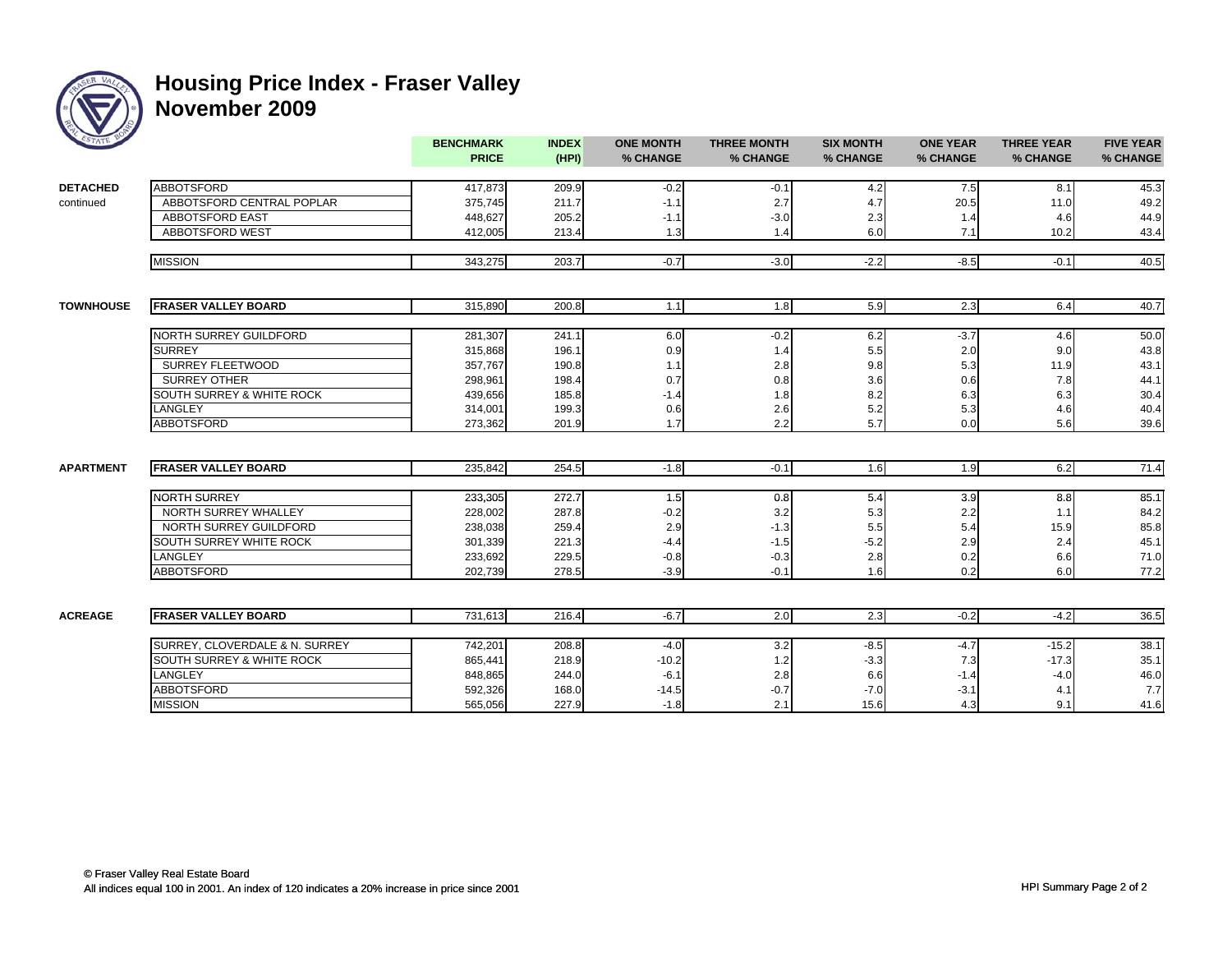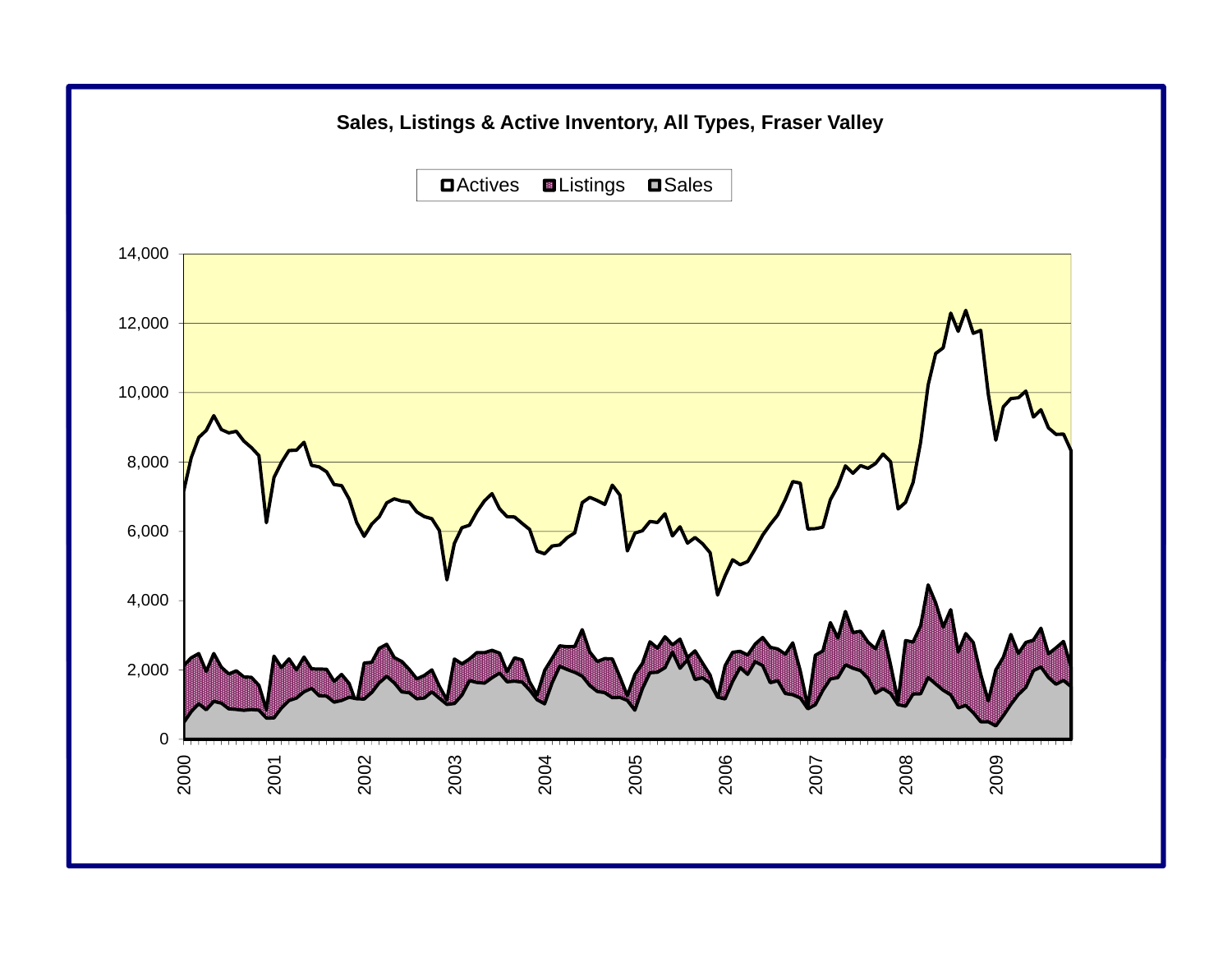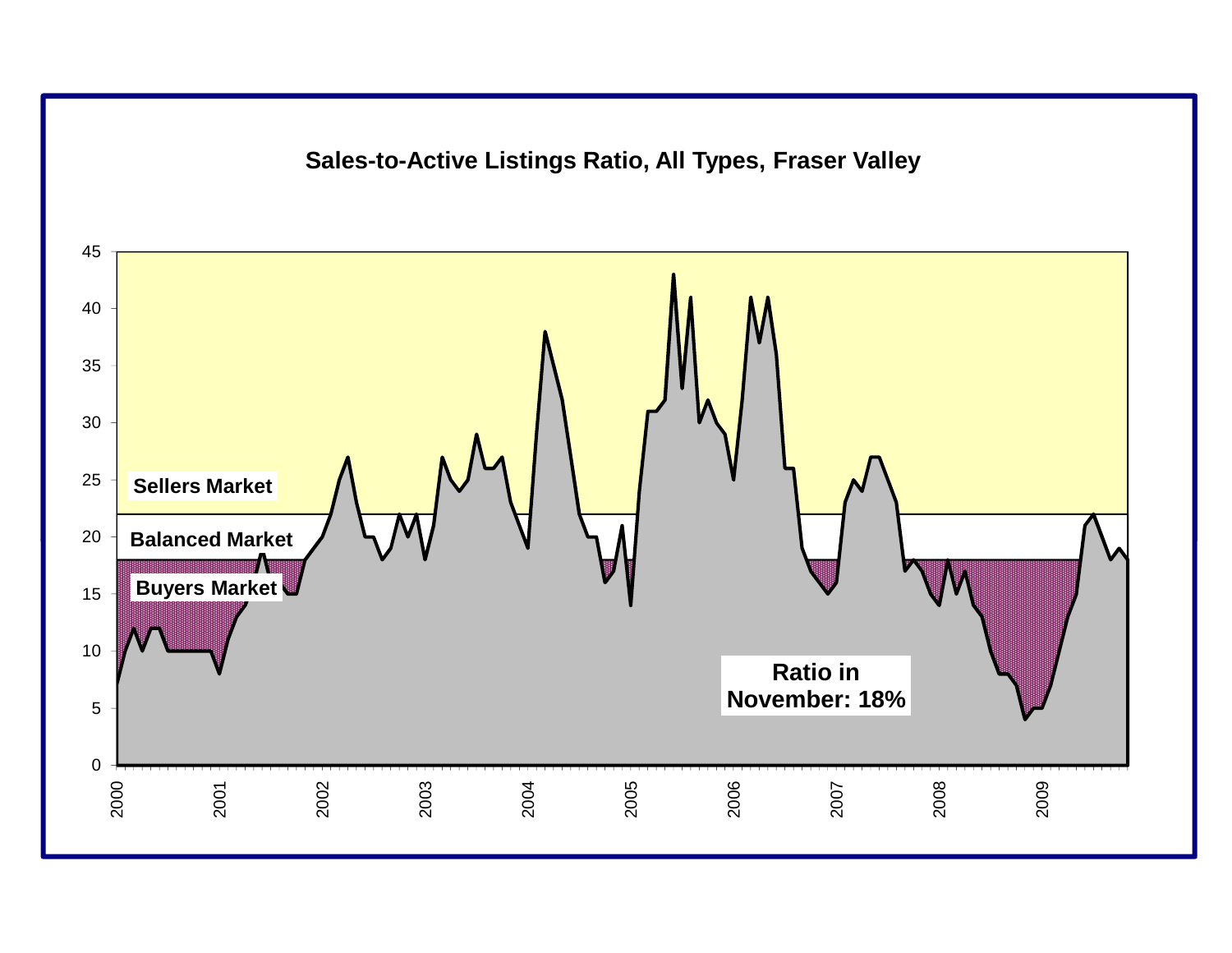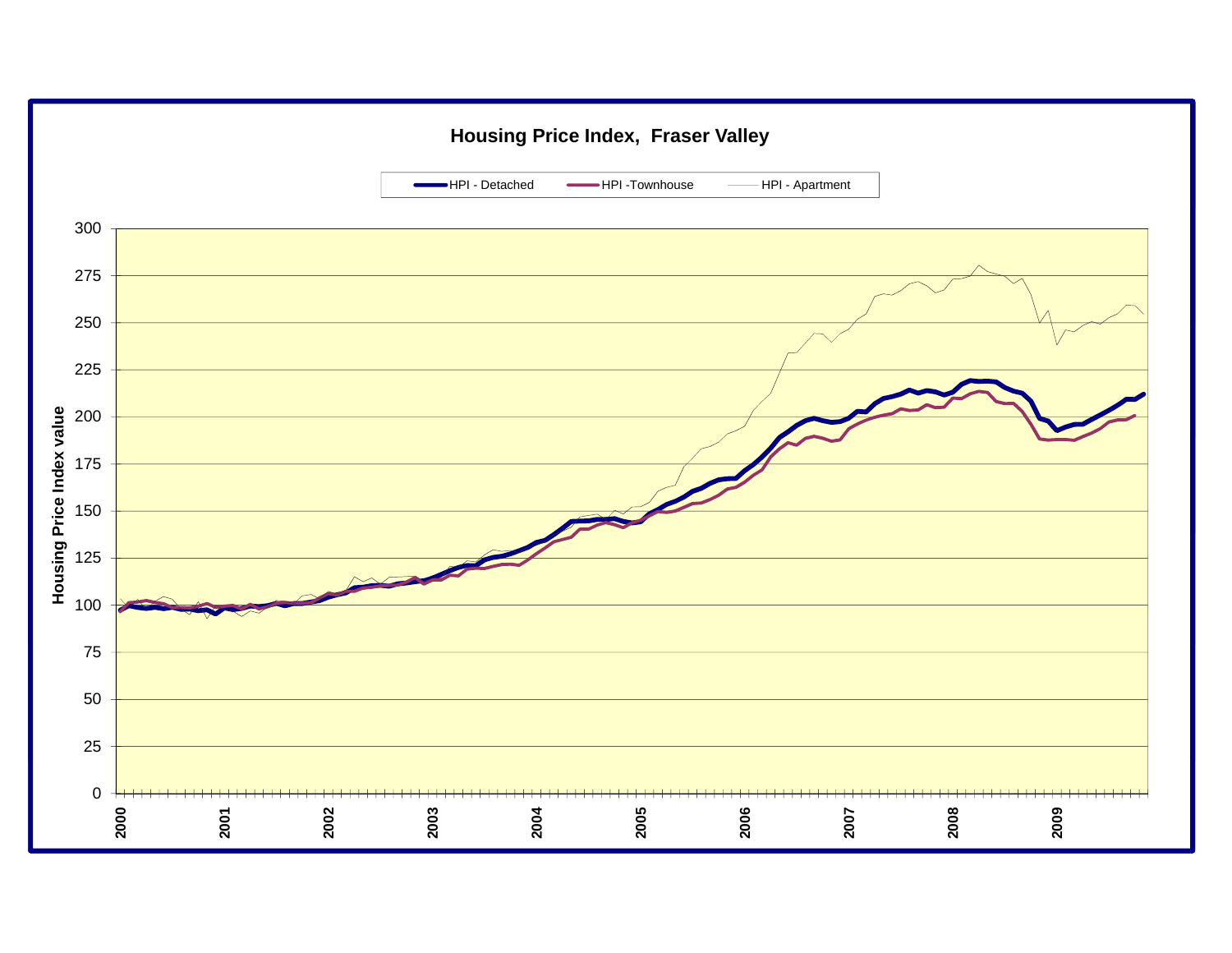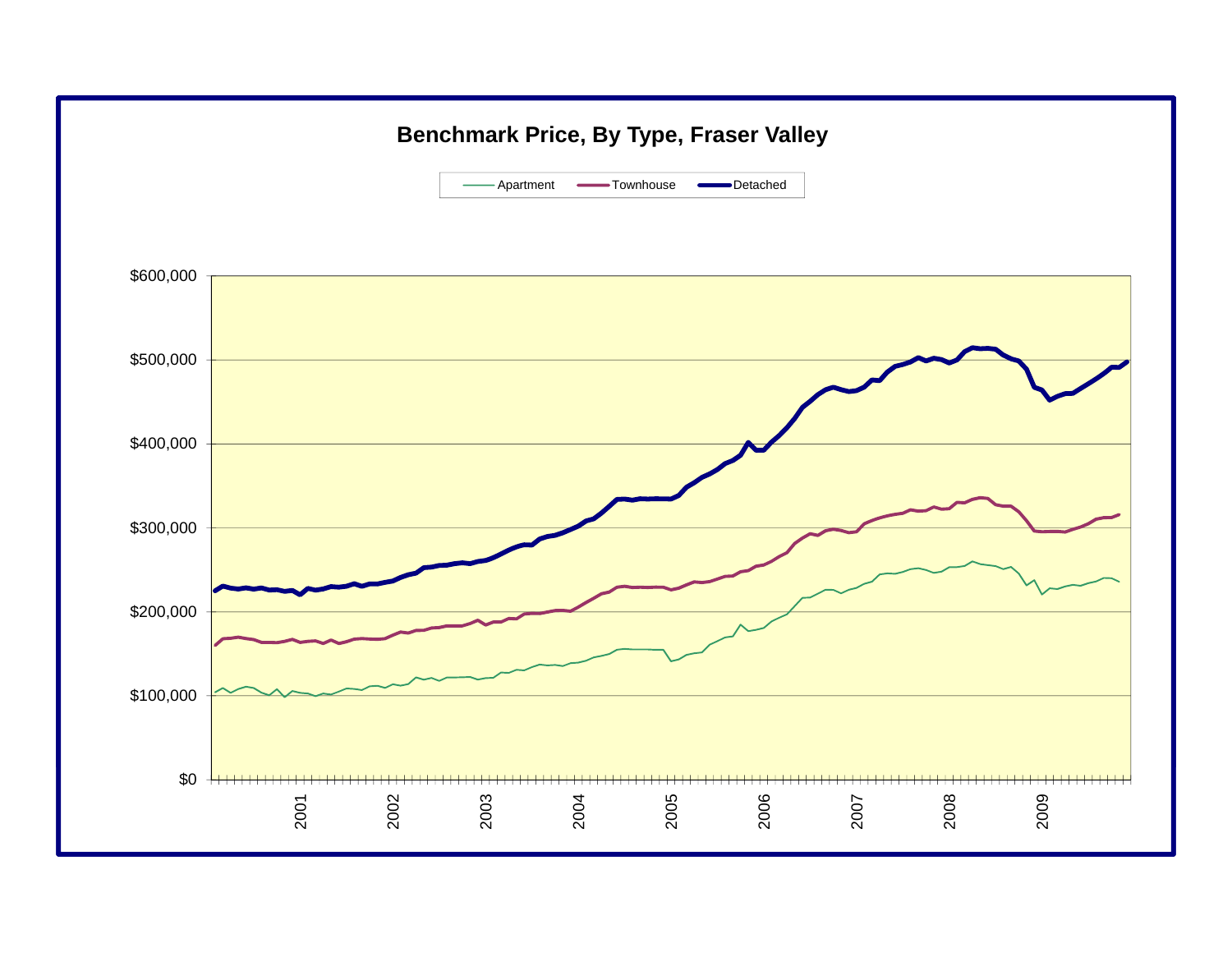